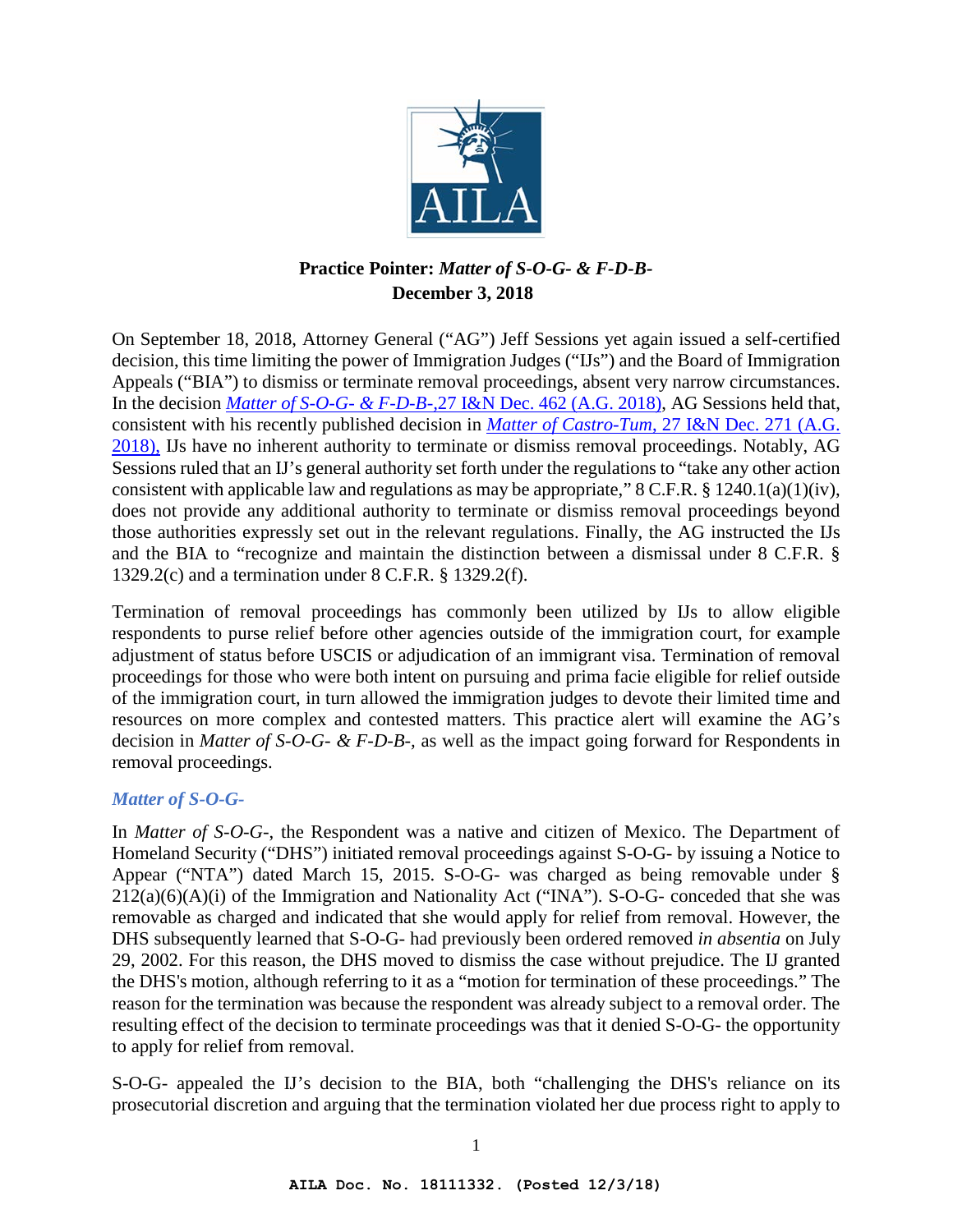the IJ for relief or protection from removal." However, the Board affirmed the IJ's decision to terminate proceedings, finding that the DHS indeed did have prosecutorial discretion to seek dismissal of proceedings. The Board specifically found that the DHS's motion was explicitly permitted under the governing regulations. It also rejected S-O-G-'s argument that the order to dismiss proceedings had violated her due process rights.

#### *Matter of F-D-B-*

The Respondent in *Matter of F-D-B-* was a citizen of Brazil. She had entered the United States without inspection in 2004. Shortly thereafter, the DHS placed F-D-B- in removal proceedings, charging her as being removable under section  $\S 212(a)(6)(A)(i)$  of the INA. F-D-B- failed to appear for a hearing in removal proceedings in 2004. Accordingly, the IJ ordered her removed *in absentia*. She was not removed, however, and on December 9, 2013, F-D-B- filed a motion to reopen proceedings and rescind her *in absentia* order. This motion to reopen was unopposed and granted by the IJ. After reopening proceedings, F-D-B- conceded that she was removable as charged. However, she had now obtained an approved Immigrant Visa petition as the immediate relative of a U.S. Citizen. Based on her having an approved immigrant visa petition, her case was then administratively closed in 2016 pending the adjudication of her application for an I-601A provisional unlawful presence waiver by the USCIS.

F-D-B- obtained an I-601A provisional unlawful presence waiver approval from the USCIS, and her case was then re-calendared before the IJ. On December 14, 2017, F-D-B- moved to terminate the removal proceedings and stated that she intended to complete her consular processing for her immigrant visa while abroad. The DHS opposed this motion on the basis that her removability had been established. The DHS argued that F-D-B- should seek voluntary departure or relief from removal on some other basis. The IJ, however, granted F-D-B-'s motion and terminated proceedings.

DHS subsequently appealed the IJ's decision to the BIA. However, on July 18, 2018, the Board affirmed the IJ's order finding that "voluntary departure could result in the revocation of her provisional waiver or . . . an additional ground of inadmissibility that cannot be waived by the provisional waiver." Consequently, in light of these facts and circumstances, the Board found that the IJ's decision was appropriate.

### **Attorney General's Holding**

*Matter of S-O-G-* AG Sessions held that the BIA and IJ had properly followed the regulations in dismissing S-O-G-'s removal proceedings, because she was already subject to an order of removal. Specifically, he agreed with the BIA that dismissal was appropriate either because the NTA initiating those proceedings had been improvidently issued, in accordance with 8 C.F.R. § 239.2(a)(6), or under 8 C.F.R. § 239.2(a)(7) because "DHS had demonstrated that moving forward in this proceeding, duplicating its previous efforts, was not in the best interests of the Government."

*Matter of F-D-B-* By contrast, AG Sessions noted that the IJ in *Matter of F-D-B-* "did not identify any statutory or regulatory basis to justify terminating the removal proceedings." Rather, the judge "cited only the facts of the matter, the court's 'busy docket, and her own 'discretion' to terminate the case." He continued, "Similarly, the Board cited no legal basis to affirm the termination, relying solely on 'the particular facts and circumstances of the case' to support its decision." Accordingly, the matter was remanded to the Immigration Judge for further instructions.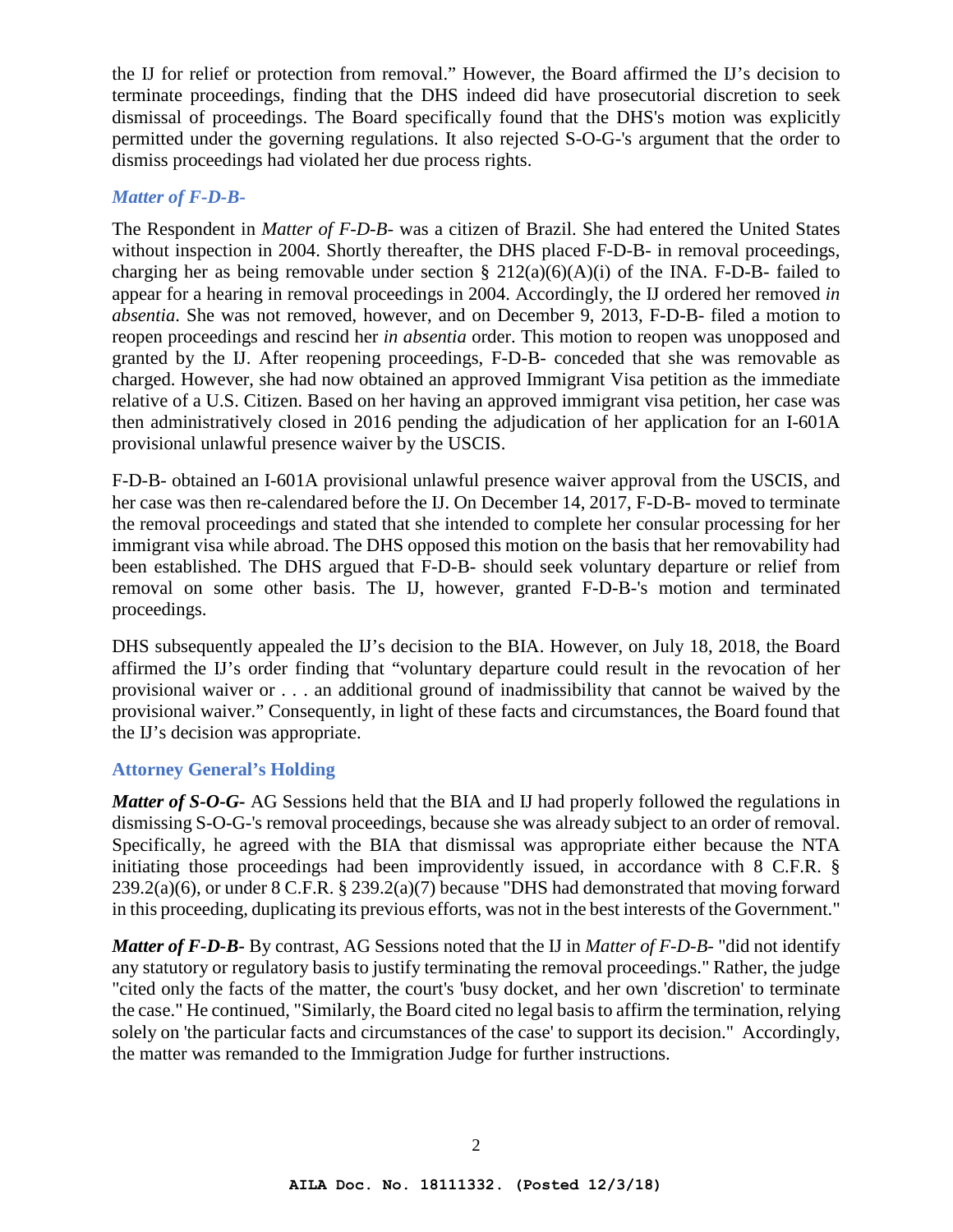#### **Implications of** *S-O-G- & F-D-B-*

*Matter of S-O-G- & F-D-B-* further expands the AG's decision in *Matter of Castro-Tum* to limit the authority of immigration judges to appropriately handle their ever-growing dockets. While *Matter of Castro-Tum* concerned the IJ's authority to administratively close cases, *Matter of S-O-G- & F-D-B-* drastically limits the IJ's and the BIA's authority to terminate or dismiss removal proceedings. The tool of administrative closure, which when available to an IJ and the BIA, was used to temporarily remove a case from the IJ's active calendar or the Board's docket. An order of administrative closure is not final. At any time after a case has been administratively closed, either the Respondent's counsel or DHS may move to re-calendar it before the IJ, or re-instate the appeal before the Board. On the other hand, the dismissal or termination of proceedings constitutes a conclusion of the proceedings whereby the IJ or the BIA issues a final order. In the absence of a successful appeal, DHS must file another charging document to initiate new removal proceedings on the case.

AG Sessions reminded IJs and the Board to distinguish between the terms "dismissal" and "termination," which have distinct meanings under law. However, his decision in *Matter of S-O-G-* also made it clear that a failure to distinguish between the terms constitutes "harmless error" if the proper legal standard was applied in the decision.

Going forward, AG Sessions has made clear that he believes IJs may only dismiss or terminate proceedings on grounds explicitly set forth in the applicable regulations. Those grounds referenced are the aforementioned 8 C.F.R. § 1239.2(c) (motion to dismiss filed by DHS Counsel, as in the case of *S-O-G-*) and 8 C.F.R. § 1239(f), which involves very limited authority by an IJ to terminate removal proceedings for an LPR Respondent as to allow them to proceed "to a final hearing on a pending application or petition for naturalization when the alien has established prima facie eligibility for naturalization and the matter involves exceptionally appealing or humanitarian factors." *Id.* Accordingly, factual scenarios that would justify termination under 8 C.F.R. § 1239(f) are anticipated to be very rare. Nevertheless, in a footnote, AG Sessions questions the BIA's authority to terminate removal proceedings pursuant to 8 C.F.R. § 1239.2(f) given the plain text of the regulation. He notes that the regulation states that "[a]n *immigration judge* may terminate removal proceedings…" (Emphasis added) However, since this question was beyond the scope of the opinion, he did not address it. It will be worth watching whether this specific question is addressed at a later date.

Practitioners should be zealous in representing their clients and challenging removability when appropriate. If DHS fails to sustain removability as charged, an immigration judge must still terminate removal proceedings pursuant to 8 C.F.R. § 1240.12(c). There are also other narrow instances when termination may be available, such as if a respondent is granted relief outside of court, which affects the Respondent's immigration status and underlying basis for removal. For instance an I-589 application granted for a UAC by the asylum office or an I-751 petition granted by the USCIS for a conditional permanent resident would seem to still merit termination.

Importantly, one holding of the decision is that granting an I-601A provisional unlawful presence waiver and seeking consular processing of one's immigrant visa does not present a ground for termination or dismissal of removal proceedings outside of the grounds set forth in the regulations. Accordingly, respondents in this situation may be left with the less attractive option of accepting voluntary departure prior to proceeding with consular processing. Coordinating a Respondent's voluntary departure to their home country in conjunction with the scheduling of an immigrant visa interview will certainly pose timing concerns based upon inconsistent wait times for immigration